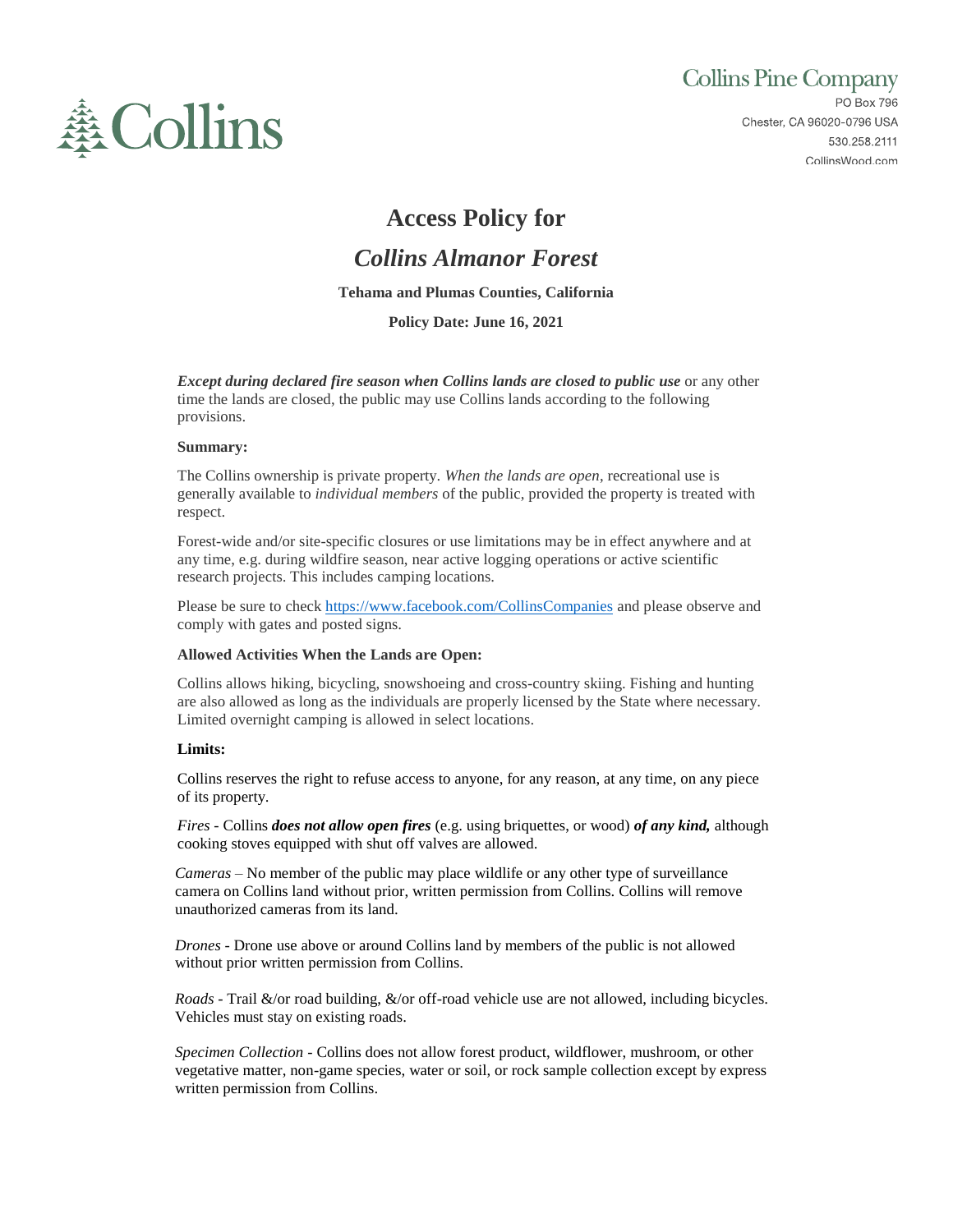*Group activities* (e.g. Girl Scouts or Audubon Society) - Groups must receive express written permission from Collins prior to entering the property.

*Commercial use -* Collins does not permit commercial use of its lands – e.g. guided hunting or fishing trips.

*Protecting Cultural Heritage:*

Disturbing cultural sites or collecting cultural artifacts of any kind is prohibited pursuant to California Public Resources Code Sections 5097.993-5097.994 and California Penal Code Sections 622 and 623 and California Code of Regulations, Title 14, Section 4307, among others.

*Scientific* Research - Monitoring equipment has been placed in areas where research is under way. Please do not disturb it.

#### **Roads that Access Public Lands:**

Collins roads often provide access to federal lands. Roads that access federal land that are designated for public use are generally open for recreational purposes, but federal road policies may also preclude access to protect forest resources in specific areas.

Collins installs gates to limit access where Collins controls lands behind the gate or owns the road and/or operates under cooperative agreements with State and Federal agencies. Access behind locked gates is limited to non-motorized methods such as walking, bicycling, snowshoeing, skiing, or horseback.

Leave all gates as you find them.

In all areas, in an effort to protect sensitive habitats and species while also minimizing erosion, vehicular use (including bicycles) is limited to existing roads.

Roads associated with active logging may be closed to public use anytime, anywhere to increase public safety.

Please do not block gates which may be needed for emergency vehicle access for fire and medical reasons.

#### **Law – be advised:**

*You access Collins lands at your own risk:*

While Collins generally permits access as to the Collins lands as described above, Collins will prosecute those who damage the Collins lands and related property.

Access to the property is subject to California Penal Code Section 602, which makes it a crime to, among other things, cut or injure trees, damage signs, remove or damage fences and other items.

The Collins lands are for the most part, natural environments, with natural hazards, including but not limited to wildfire, cliffs, waterways, unmaintained roads, ditches, falling trees, poison oak, poisonous snakes, wild animals, and other unmarked hazards.

Access is governed by California Civil Code Sections 846, 1008, and 1009. Please be advised that *if you enter Collins property you do so at your own risk*, and Collins shall not be liable to you for any injury to person or property, in accordance with California Civil Code Section 846.

## **California Civil Code § 846. Permission to enter for recreational purposes**

An owner of any estate or any other interest in real property, whether possessory or non-possessory, owes no duty of care to keep the